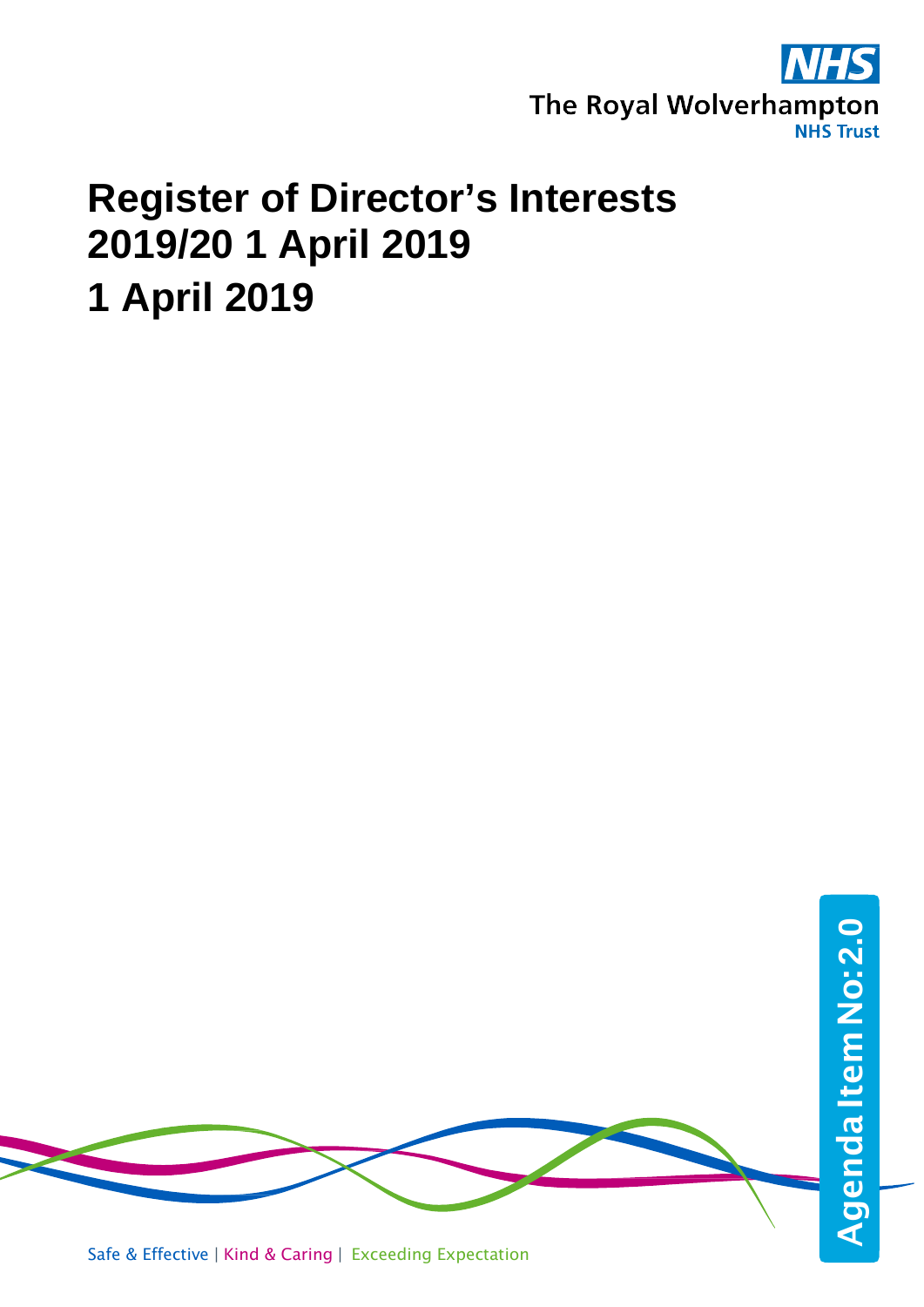## **RWT – REGISTER OF DIRECTOR'S INTEREST 1 APRIL 2019**

| <b>Board Member</b>   | <b>Position</b>               | <b>Declaration</b>                                                                                    |
|-----------------------|-------------------------------|-------------------------------------------------------------------------------------------------------|
|                       |                               |                                                                                                       |
| Ann-Marie Cannaby     | <b>Chief Nursing Officer</b>  | • Birmingham City University - Professor of Nursing Sciences                                          |
| Ann-Marie Cannaby     | <b>Chief Nursing Officer</b>  | . Royal College of Nursing - Member                                                                   |
| Ann-Marie Cannaby     | <b>Chief Nursing Officer</b>  | • Warwick University - Research fellow (Honorary)                                                     |
| Ann-Marie Cannaby     | <b>Chief Nursing Officer</b>  | • Higher Education Academy - Teaching Fellow                                                          |
| Ann-Marie Cannaby     | <b>Chief Nursing Officer</b>  | • Ann-Marie Cannaby Ltd. - Director                                                                   |
| Ann-Marie Cannaby     | <b>Chief Nursing Officer</b>  | • Leicester and Leicestershire Photographic Society - Member                                          |
| Ann-Marie Cannaby     | <b>Chief Nursing Officer</b>  | • La Trobe University, Victoria, Australia - Honorary Visiting Fellow                                 |
| <b>Alan Duffell</b>   | Director of Workforce         | • Member of the CIPD (Chartered Institute for Personnel and Development)                              |
| Alan Duffell          | Director of Workforce         | • Member of Chartered Management Institute                                                            |
| Roger Dunshea         | <b>Non-Executive Director</b> | • General Chiropractic Council - Lay member, Chair of Audit committee (3/12/18)                       |
| Roger Dunshea         | Non-Executive Director        | • Geological Society of London - Chair of Audit Committee (14/12/18)                                  |
| Rosi Edwards          | Non-Executive Director        | • Labour Party member                                                                                 |
| Rosi Edwards          | Non-Executive Director        | • Lay member of West Midlands ACCEA                                                                   |
| Rosi Edwards          | Non-Executive Director        | . President of Birmingham Health Safety and Environment Association (from March 2016)                 |
| Rosi Edwards          | Non-Executive Director        | • Daughter as an employee of Unite the Union takes part in union campaigning, including<br>on the NHS |
| Rosi Edwards          | Non-Executive Director        | • Care Quality Commission Inward Secondment undertaking the role of Executive Reviewer                |
| Prof. Steve Field CBE | Chairman                      | . University College London Partners - Non Executive Director                                         |
| Prof. Steve Field CBE | Chairman                      | · Nishkam Healthcare Trust Birmingham - Trustee                                                       |
| <b>Junior Hemans</b>  | <b>Non-Executive Director</b> | • Libran Enterprises (2011) Ltd - Director                                                            |
| Junior Hemans         | Non-Executive Director        | • Tuntum Housing Association (Nottingham) - Chair of the Board                                        |
| Junior Hemans         | Non-Executive Director        | . Wolverhampton Cultural Resource Centre - Chair of the Board                                         |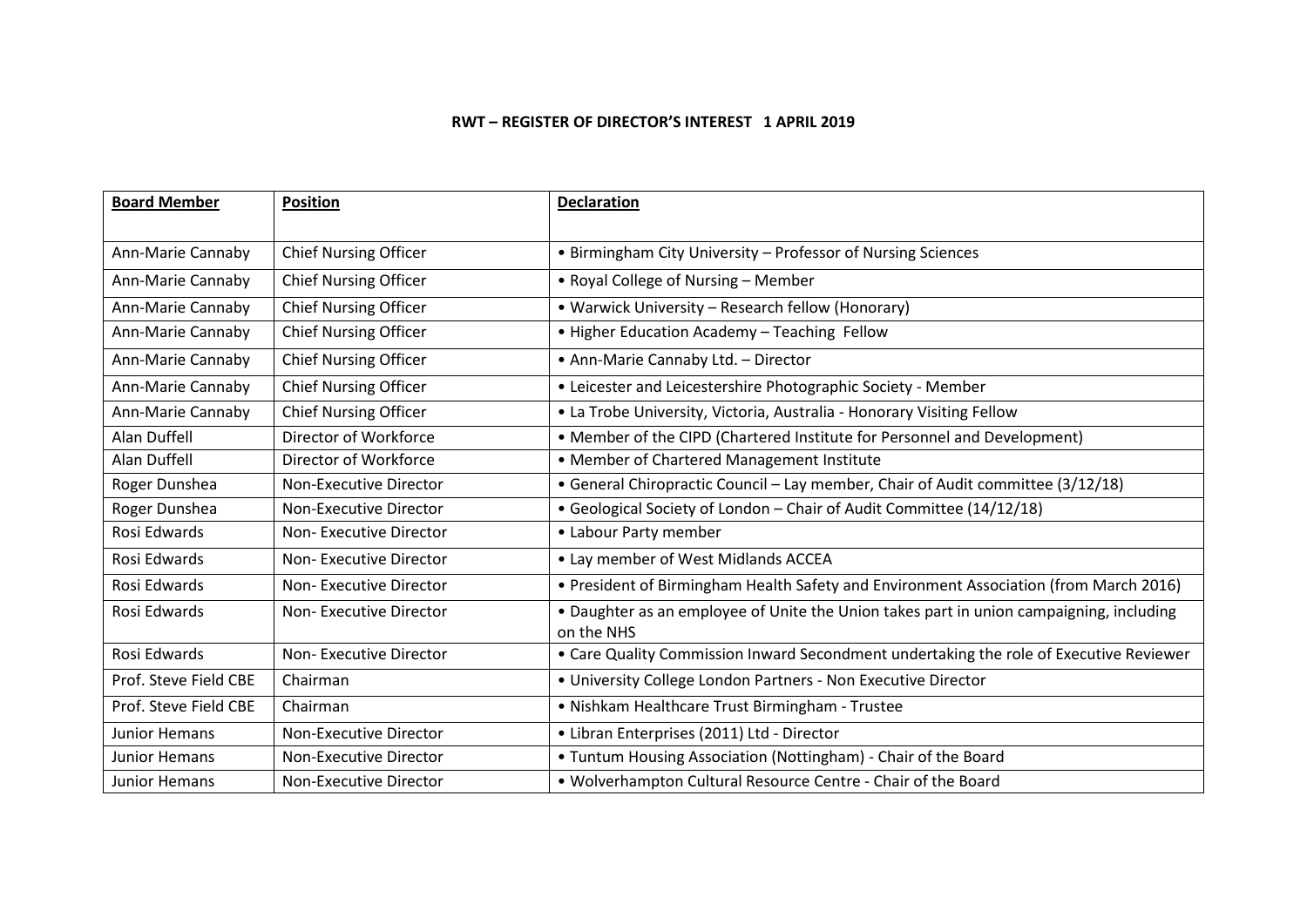| <b>Junior Hemans</b>  | <b>Non-Executive Director</b>                     | • Prince's Trust - Business Mentor                                                    |
|-----------------------|---------------------------------------------------|---------------------------------------------------------------------------------------|
| <b>Junior Hemans</b>  | <b>Non-Executive Director</b>                     | • Kairos Experience Ltd - Company Secretary                                           |
| Junior Hemans         | Non-Executive Director                            | • Member of Labour Party                                                              |
| Junior Hemans         | Non-Executive Director                            | • Wolverhampton University - visiting lecturer                                        |
| Junior Hemans         | Non-Executive Director                            | • University College Birmingham - visiting lecturer                                   |
| David Loughton CBE    | <b>Chief Executive</b>                            | • Health policy adviser to the Labour and Conservative Parties                        |
| David Loughton CBE    | <b>Chief Executive</b>                            | • Dementia Health and Care Champion Group - Member                                    |
| David Loughton CBE    | <b>Chief Executive</b>                            | . National Institute for Health Research - Member of Advisory Board                   |
| David Loughton CBE    | <b>Chief Executive</b>                            | • Chair of West Midlands Cancer Alliance                                              |
| <b>Sultan Mahmud</b>  | Director of Integration                           | . Member of the Advisory Board for the Centre for Health and Social Care Leadership,  |
|                       |                                                   | HSMC, University of Birmingham                                                        |
| Mary Martin           | <b>Non-Executive Director</b>                     | • Martin Consulting (West Midlands) Ltd - director/owner of business                  |
| <b>Mary Martin</b>    | Non-Executive Director                            | • Performances Birmingham Ltd - Trustee/director, non-executive member of Board for   |
|                       |                                                   | the charity                                                                           |
| <b>Mary Martin</b>    | Non-Executive Director                            | . Midlands Art Centre - Trustee/director, non-executive member of the Board for the   |
|                       |                                                   | charity                                                                               |
| <b>Mary Martin</b>    | Non-Executive Director                            | • Friday Bridge Management Company Limited (residential property management           |
|                       |                                                   | company)                                                                              |
| Mary Martin           | Non-Executive Director                            | • Extracare Charitable Trust - non executive director/trustee from 16/11/17           |
| <b>Brian McKaig</b>   | <b>Deputy Medical Director</b>                    | None                                                                                  |
| <b>Gwen Nuttall</b>   | <b>Chief Operating Officer</b>                    | Calabar Vision 2020 Link - Trustee                                                    |
| Dr. J. Odum           | <b>Medical Director</b>                           | None                                                                                  |
| <b>Susan Rawlings</b> | Non-Executive Director                            | • Rawlings Heffernan Consultancy Services Ltd (RHCS Ltd) - Director/Company Secretary |
| <b>Susan Rawlings</b> | Non-Executive Director                            | • Beacon Centre for the Blind - Trustee                                               |
| <b>Susan Rawlings</b> | Non-Executive Director                            | • Beacon4Life Community Interest Company - Director                                   |
| Michael Sharon        | Director of Strategic Planning and<br>Performance | • Member of the Liberal Democrat Party - from May 2017                                |
| Kevin Stringer        | <b>Chief Financial Officer</b>                    | • Treasurer, West Midlands Branch - Healthcare Financial Management Association       |
| Kevin Stringer        | <b>Chief Financial Officer</b>                    | • Member of CIMA (Chartered Institute of Management Accountants)                      |